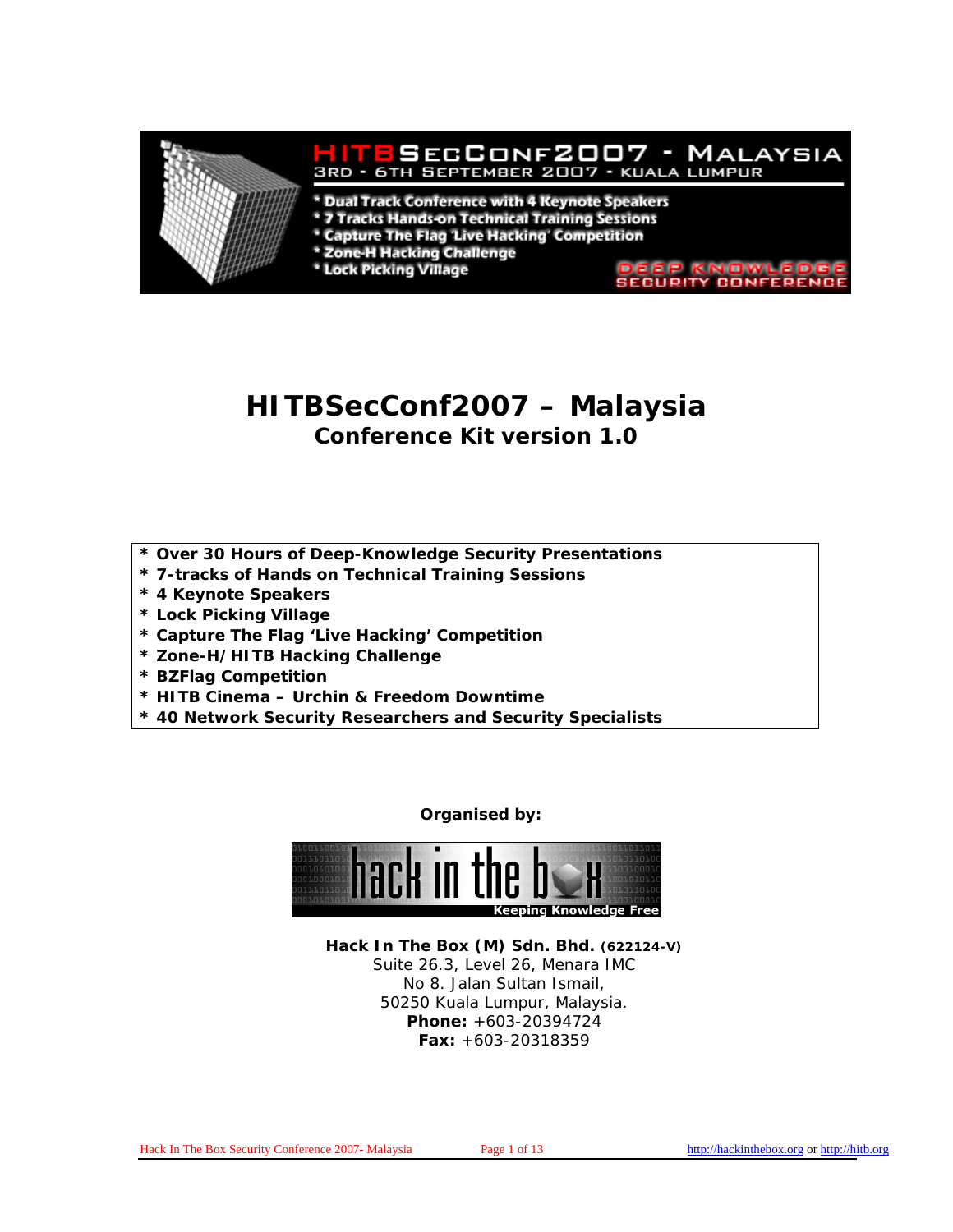| HANDS ON TECHNICAL TRAINING SESSIONS 4                     |  |
|------------------------------------------------------------|--|
| DAY 1 KEYNOTE SPEAKERS - 5 <sup>TH</sup> SEPTEMBER 2007  6 |  |
|                                                            |  |
| OUR DISTINGUISHED PANEL OF SPEAKERS  8                     |  |
|                                                            |  |
|                                                            |  |
|                                                            |  |
|                                                            |  |
|                                                            |  |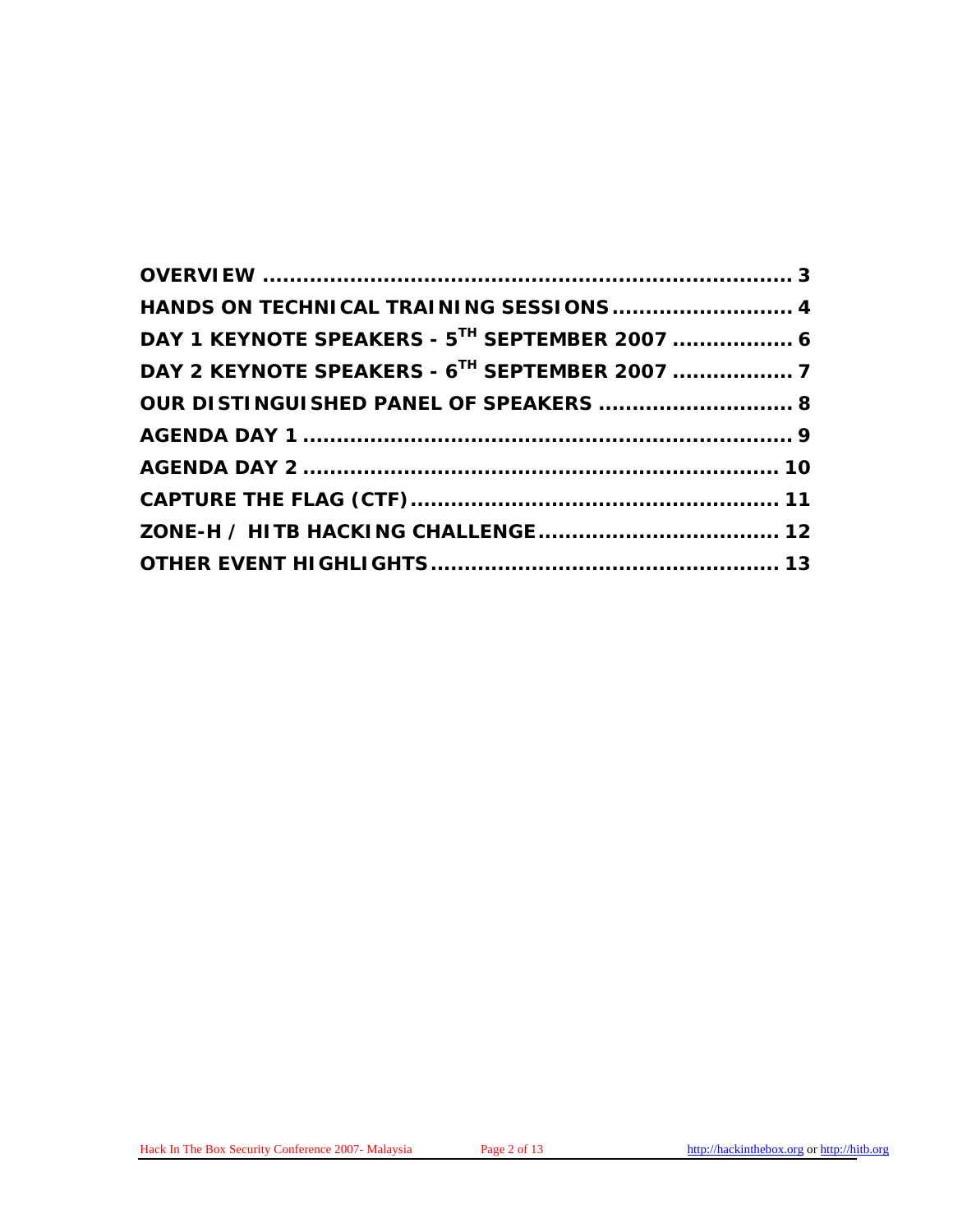### **Overview**

<span id="page-2-0"></span>

The main aim of the HITBSecConf conference series is to enable the dissemination, discussion and sharing of deep knowledge network security information. Featuring presentations by respected members of both the mainstream network security arena as well as the underground or black hat community, HITBSecConf2007 - Malaysia will see over 40 of the world's leading network security specialists down to present their research and findings and over 800 attendees from around the world.



| <b>Event Detail</b> |                                                              |  |
|---------------------|--------------------------------------------------------------|--|
|                     |                                                              |  |
| Date:               | $3^{\text{rd}} - 4^{\text{th}}$ September 2007               |  |
| Item:               | 7-Tracks Hands-On Technical Training Sessions                |  |
| Time:               | 9am to 7pm                                                   |  |
|                     |                                                              |  |
| Date:               | $5th - 6th$ September 2007                                   |  |
| Item:               | Dual Track Security Conference and Exhibition                |  |
| Time:               | 9am to 6pm                                                   |  |
|                     |                                                              |  |
| Date:               | $5th - 6th$ September 2007                                   |  |
| Item:               | Capture The Flag and Zone-H Hacking Challenge + Lock Picking |  |
| Village             |                                                              |  |
| Time:               | 9am to 5pm                                                   |  |
|                     |                                                              |  |
| <b>Venue:</b>       | Hilton KL Sentral, Kuala Lumpur.                             |  |

**Who should attend:** Anyone who is responsible for the security and privacy of information should attend including: CEO, CIOs, CTOs, VPs of Technology and Network Systems, Directors of IT, Directors of Technology, Systems Architects, Network Administrators, Network Security Officers, ISOs, Financial Managers, System Developers, Network Security Specialists, Security Consultants, Risk Managers, and System Administrators.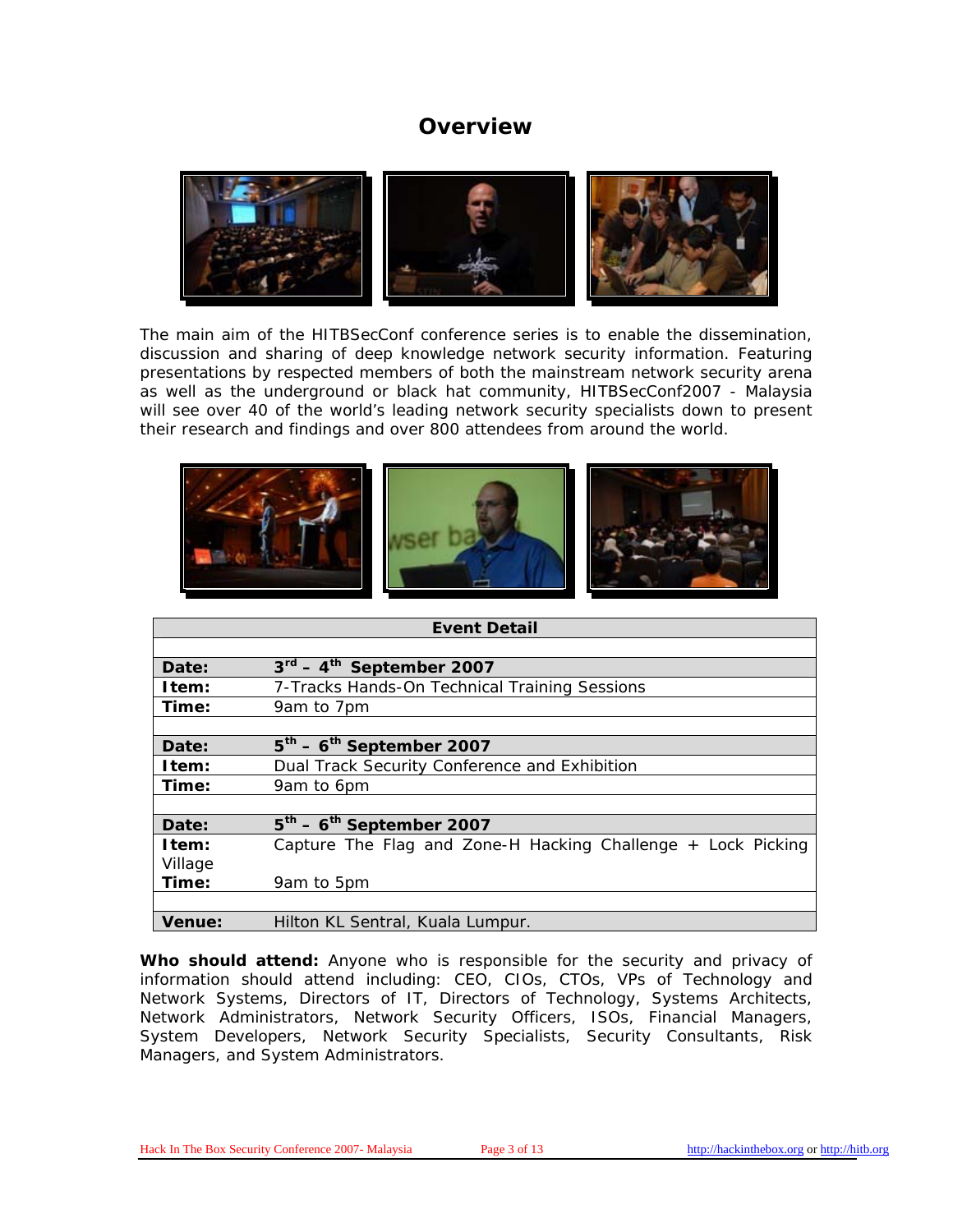### **Hands on Technical Training Sessions 3rd & 4th September 2007**

<span id="page-3-0"></span>

### **[TECH TRAINING 1](http://conference.hackinthebox.org/hitbsecconf2007kl/?page_id=84)** - **Advanced Web Application & Services Hacking**

**Trainers:** [Shreeraj Shah](http://conference.hackinthebox.org/hitbsecconf2007kl/?page_id=81) (Director, Net-Square) & Umesh Nagori This two day workshop will expose students to both aspects of security: attacks and defense. To think of newer Web applications without Web services is a big mistake. Sooner or later existing applications will be forced to migrate to the new framework. This workshop includes several cases, demonstrations and hands-on exercises with newer tools to give you a head start over others in the field.

### **[TECH TRAINING 2](http://conference.hackinthebox.org/hitbsecconf2007kl/?page_id=87) - The Exploit Laboratory**

**Trainers:** Saumil Shah (Director, Net-Square) & SK Chong (Security Consultant, SCAN Associates Bhd.)

This workshop shall introduce how buffer overflow vulnerabilities arise in programs and how they get exploited. The workshop will take you deep inside how programs are loaded and execute within memory, how to spot buffer overflow conditions and how exploits get constructed for these overflow conditions. By exposing the inner mechanisms of such exploits, we will understand how to prevent such vulnerabilities from arising.

### **[TECH TRAINING 3](http://conference.hackinthebox.org/hitbsecconf2007kl/?page_id=89) -Structured Network Threat Analysis and Forensics Trainers:** Meling Mudin (spoonfork) and Lee Chin Shing (geek00l)

This a hands-on class that will teach you on how to detect, analyze, and perform incident response and handling. We will throw at you tons of packet capture files, and we will show you how to analyze them using Open Source tools. When we say analyze, we mean: looking for signs of attacks, determining the source and attack destination, and detecting targeted vulnerabilities. We will also show you how to build, deploy and manage NSM (Network Security Monitoring) architecture.

#### **[TECH TRAINING 4](http://conference.hackinthebox.org/hitbsecconf2007kl/?page_id=85) - Practical Malcode Threat Analysis Trainer:** [Dr. Jose Nazario \(](http://conference.hackinthebox.org/hitbsecconf2007kl/?page_id=126)Senior Security Engineer, Arbor Networks)

This course is designed for information security professionals and enthusiasts who are tasked with protecting networks and businesses from a broad range of threats. This course will also suit people who are interested in learning more about the current Internet threat landscape. Students will learn how to identify new threats to their own networks and the internet at large, and how to protect against them.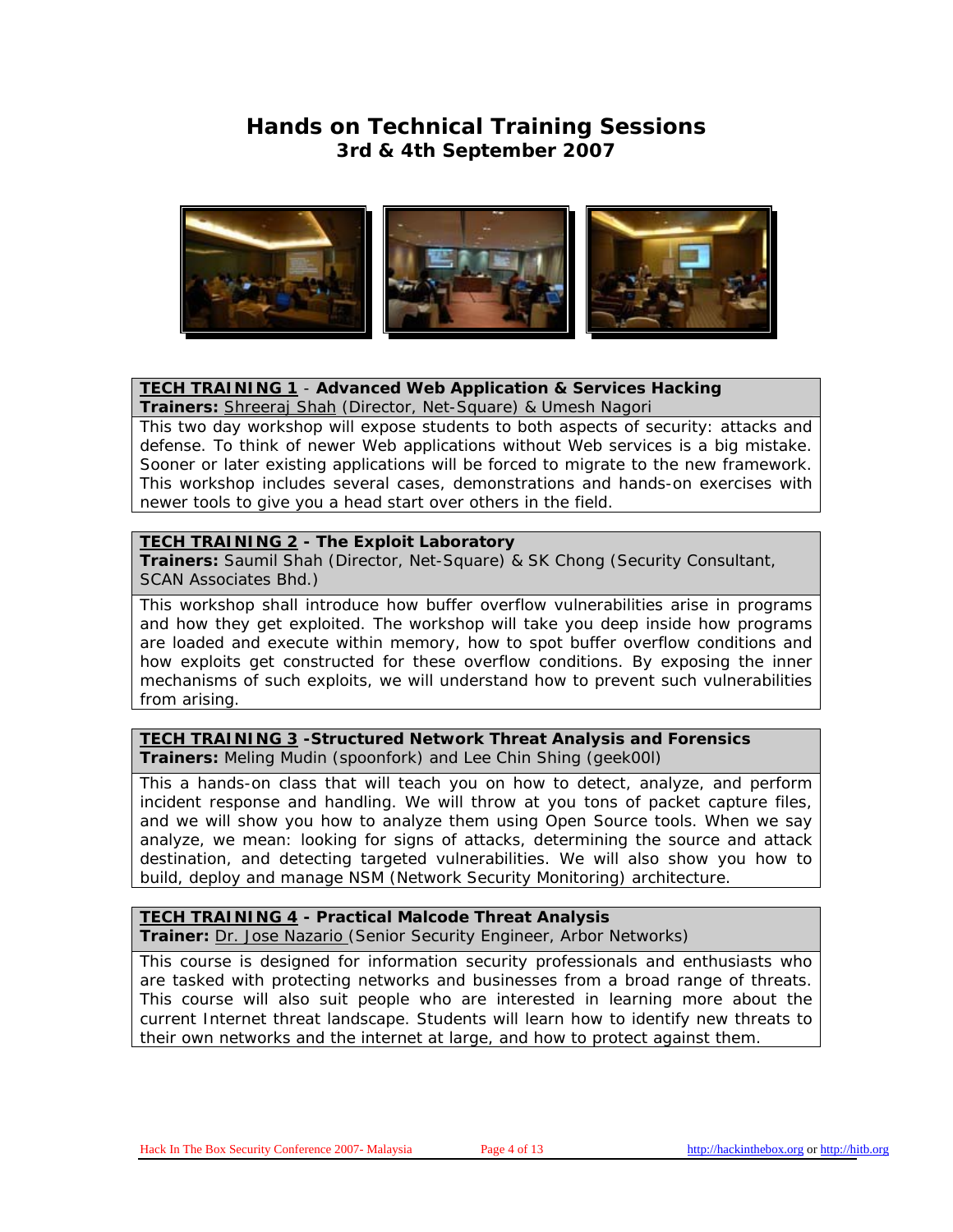## **Hands on Technical Training Sessions 3rd & 4th September 2007**



### **[TECH TRAINING 5](http://conference.hackinthebox.org/hitbsecconf2007kl/?page_id=136) - Telecommunication Fraud**

**Trainer:** [Carlos Lowie](http://conference.hackinthebox.org/hitbsecconf2007kl/?page_id=127) (Unit Manager, Investigations, Belgacom)

This course is focused on Telecommunications Fraud Department Professionals, Engineers, Consultants and Management. It teaches the techniques and methodology used to intentionally access a telecommunication service by using false identities with "no intention to pay". As from 2001 the number of complaints regarding subscription fraud quintupled. 85% of all telecommunications fraud starts with a subscription fraud. This trend appears to be to biggest threat for the future as 50% of all fraud committed on the Internet at present is subscription fraud related.

### **[TECH TRAINING 6](http://conference.hackinthebox.org/hitbsecconf2007kl/?page_id=137) - War Driving Kuala Lumpur**

**Trainers:** [Anthony Zboralski](http://conference.hackinthebox.org/hitbsecconf2007kl/?page_id=128) (Founder, HERT & PT. Bellua Asia Pacific) & [Jim](http://conference.hackinthebox.org/hitbsecconf2007kl/?page_id=129)  [Geovedi](http://conference.hackinthebox.org/hitbsecconf2007kl/?page_id=129) (Member of HERT & Security Consultant PT. Bellua Asia Pacific)

This class will involve a war drive around Kuala Lumpur on the first day and as such is limited to 20 participants only. This two day hands-on workshop will cover wireless/mobile environments intrusion detection, secure wireless protocols, denial of service, privacy and anonymity, prevention of traffic analysis, wireless networking, monitoring and surveillance…

### **[TECH TRAINING 7](http://conference.hackinthebox.org/hitbsecconf2007kl/?page_id=144) - Hacking and Hardening Oracle**

**Trainer:** [Alexander Kornbrust](http://conference.hackinthebox.org/hitbsecconf2007kl/?page_id=158) (Founder, Red Database Security GmbH)

This training is a crash course in Oracle security. The attendees will learn the latest techniques to do a pentest against Oracle databases (find vulnerabilities, unsecure configuration, passwords), analyze (custom) PL/SQL applications for vulnerabilities and how to harden Oracle databases. Common attacking techniques (Oracle rootkits and backdoors, Oracle Client attacks) and the appropriate countermeasures are also part of this training.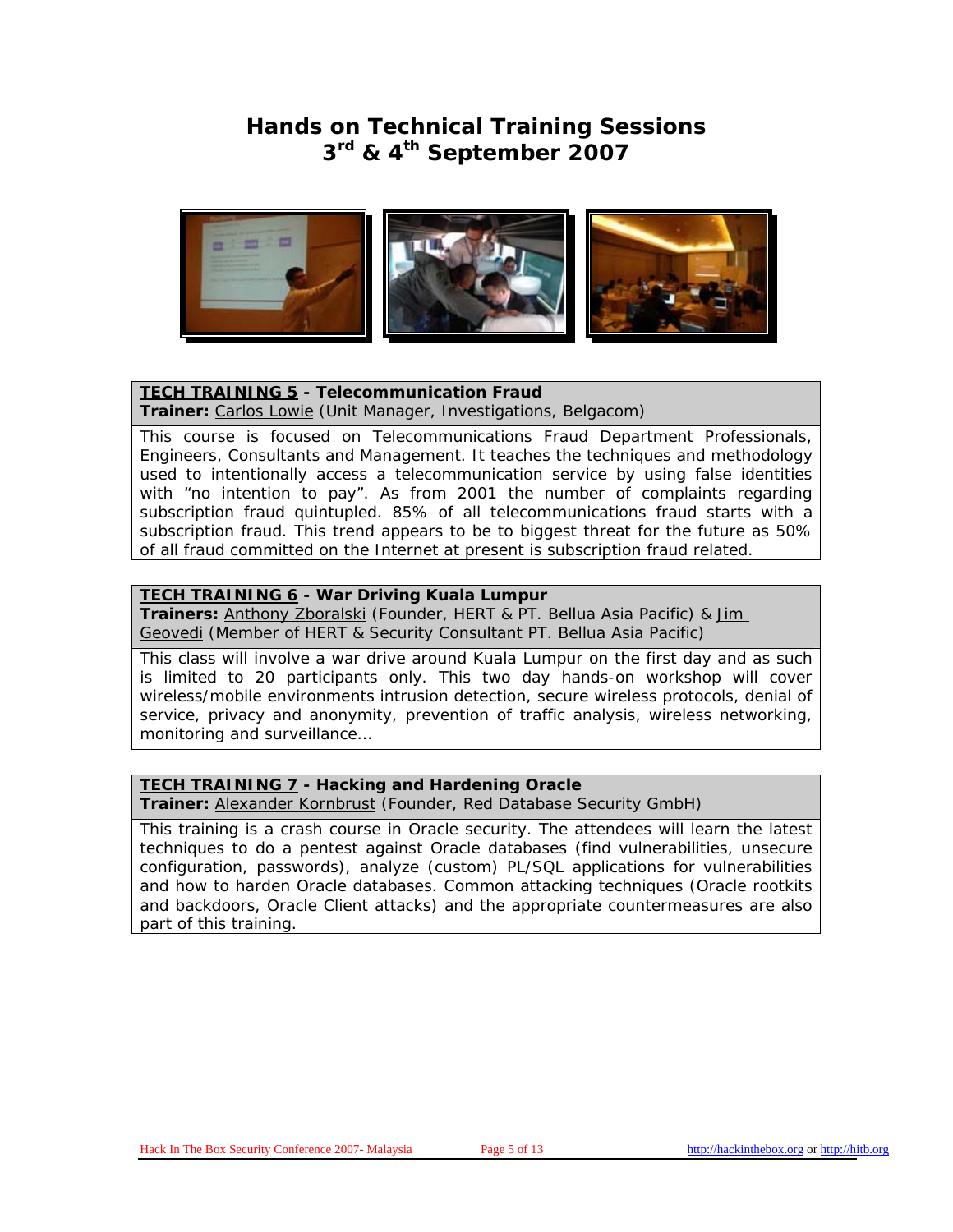## Day 1 Keynote Speakers - 5<sup>th</sup> September 2007

<span id="page-5-0"></span>

**Mark 'Phiber Optik' Abene – Former Member of LOD/MOD** 

**Presentation Title: TRA** 

**Presentation Details: TRA** 

#### **About Mark:**

Mark Abene (born 1972), better known by his pseudonym Phiber Optik, is a computer security hacker from New York City. Mark Abene's first contact with computers was at 10 or 11 years of age. After getting a modem, he got on CompuServe and shortly after came in contact with various BBSes. In a desire to explore, he connected to various computers. He became affiliated with the Legion of Doom (LOD), a loosely-knit group of BBS users interested in computers, in the late 1980s. Abene and other people in the LOD exchanged information about accessing others' computer systems. At some point in 1989 or 1990, Phiber Optik's affiliations changed from the Legion of Doom to the rival group Masters of Deception as a result of a feud with LOD member Erik Bloodaxe. According to some sources (TLC, 2004), Phiber Optik was one of the founding members of MOD. However, according to the group's own history-writing (available in the form of 5 text files, see links), Phiber was not one of the initial members. Phiber joining up with Masters of Deception marked the beginning of the Great Hacker War, several years of rivalry between the MOD and the LOD.



**Emmanuel Goldstein - Founder, 2600 Magazine**  http://www.2600.com

**Presentation Title: TRA** 

**Presentation Details: TRA** 

#### **About Emmanuel:**

Eric Gordon Corley, also frequently referred to by his pen name of Emmanuel Goldstein, is a figure in the [hacker](http://en.wikipedia.org/wiki/Hacker) community. He and his [non-profit organization](http://en.wikipedia.org/wiki/Non-profit_organization) 2600 Enterprises, Inc., together publish a magazine called *[2600: The Hacker Quarterly](http://en.wikipedia.org/wiki/2600:_The_Hacker_Quarterly)*, which Corley founded in 1984.

In 1999 Corley was named as a defendant in *[Universal v. Reimerdes,](http://en.wikipedia.org/wiki/Universal_v._Reimerdes)* the movie industry's attempt to squelch [DeCSS.](http://en.wikipedia.org/wiki/DeCSS) DeCSS is a [computer program](http://en.wikipedia.org/wiki/Computer_program) capable of decrypting content on a [DVD](http://en.wikipedia.org/wiki/DVD) video disc [encrypted](http://en.wikipedia.org/wiki/Encryption) using the [Content-Scrambling System](http://en.wikipedia.org/wiki/Content-scrambling_system) (CSS). 2600.com had provided [links](http://en.wikipedia.org/wiki/Hyperlink) to websites which contained the DeCSS [code.](http://en.wikipedia.org/wiki/Code)

In 1999, Corley released the full length documentary *[Freedom Downtime](http://en.wikipedia.org/wiki/Freedom_Downtime)* (which he wrote, directed and produced), which was about convicted hacker [Kevin Mitnick](http://en.wikipedia.org/wiki/Kevin_Mitnick) and the Free Kevin movement, among other things. He is currently in the process of filming his latest documentary, *[Speakers'](http://en.wikipedia.org/wiki/Speakers%27_World)  [World](http://en.wikipedia.org/wiki/Speakers%27_World)*. Furthermore, he was creative advisor to the movie *[Hackers](http://en.wikipedia.org/wiki/Hackers_%28movie%29)*.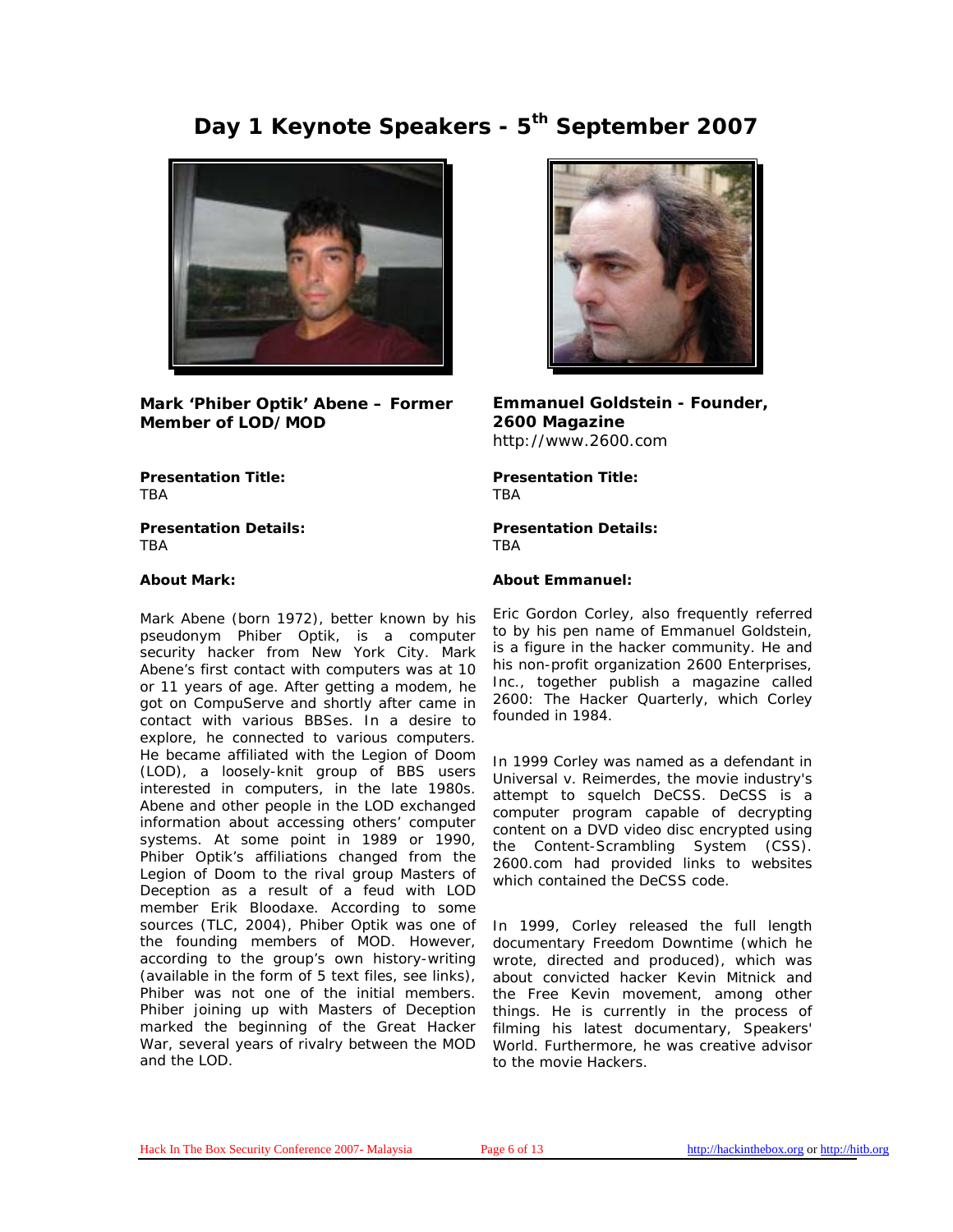## <span id="page-6-0"></span>Day 2 Keynote Speakers - 6<sup>th</sup> September 2007



**Mikko Hypponen – Chief Research Officer, F-Secure Inc**  [http://www.f-secure.com](http://www.f-secure.com/) 

**Presentation Title:**  TBA

**Presentation Details:**  TBA

#### **About Mikko:**

Mr. Mikko Hypponen is the Chief Research Officer at F-Secure Corp. He has been analysing viruses since 1991. He has consulted several high-profile organizations on computer security issues, including IBM, Microsoft, FBI, US Secret Service, Interpol and the Scotland Yard. Mr. Hypponen (35) led the team that infiltrated the Slapper worm attack network in 2002, took down the world-wide network used by the Sobig.F worm in 2003 and was the first to warn the world about the Sasser outbreak in 2004.

Mr. Hypponen and his team has been profiled by Wall Street Journal, Vanity Fair, New York Times and Newsweek. He has been an invited member of CARO (the Computer Anti-Virus Researchers Organization) since 1995.



**Lance Spitzner– Founder and President, Honeynet Project**  http://www.honeynet.org

**Presentation Title:**  TBA

**Presentation Details: TRA** 

#### **About Lance:**

Mr. Spitzner is considered to be a leader in the field of honeypot research. He invented and developed the concept of honeynets, is the author of the book "Honeypots: Tracking Hackers", co-author of "Know Your Enemy: 2nd Edition", and has published over fifty security whitepapers and articles.

He is founder of the Honeynet Project; a global, non-profit security research organization that captures, analyzes, and shares information on cyber threats at no cost to the public.

He has spoken and worked with numerous organizations around the world, including NSA, FIRST, the Pentagon, the FBI Academy, the President's Advisory Board, West Point, the Navy War College, the Department of Justice, and Monetary Authority of Singapore. His work has been documented in the media such as CNN, BBC, NPR, and Wall Street Journal.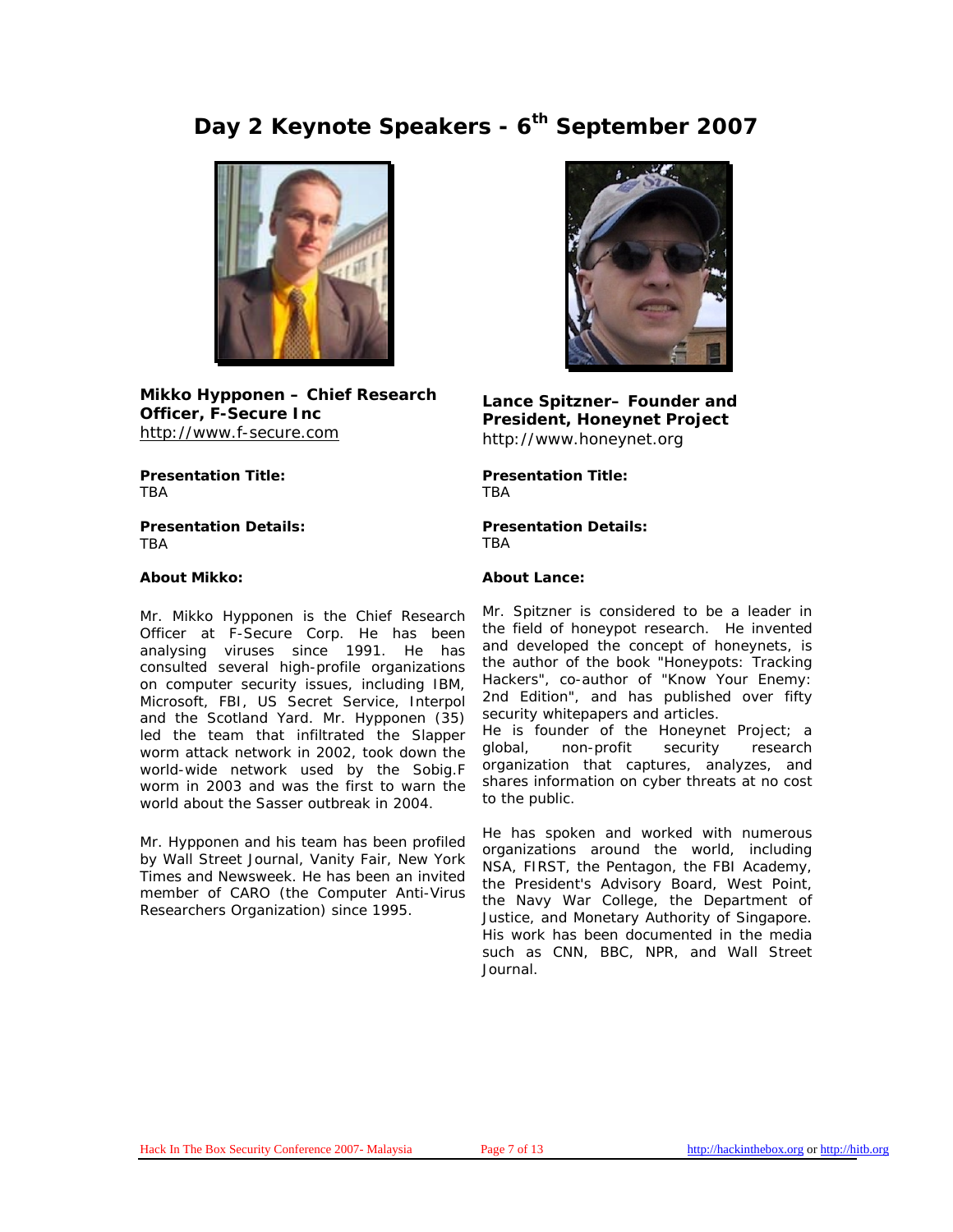## **Our distinguished panel of speakers**

- <span id="page-7-0"></span>1. [Alexander Kornbrust](http://conference.hackinthebox.org/hitbsecconf2007kl/?page_id=158) (Founder, Red Database Security GmbH)
- 2. [Andrea Barisani](http://conference.hackinthebox.org/hitbsecconf2007kl/?page_id=146) (Chief Security Engineer, Inverse Path Ltd)
- 3. [Anthony Zboralski](http://conference.hackinthebox.org/hitbsecconf2007kl/?page_id=128) (Founder, HERT & PT. Bellua Asia Pacific)
- 4. [Billy K. Rios](http://conference.hackinthebox.org/hitbsecconf2007kl/?page_id=148) (Senior Researcher, VeriSign)
- 5. [Carlos Lowie](http://conference.hackinthebox.org/hitbsecconf2007kl/?page_id=127) (Unit Manager, Investigations, Belgacom)
- 6. [Daniele Bianco](http://conference.hackinthebox.org/hitbsecconf2007kl/?page_id=147) (Hardware Hacker, Inverse Path Ltd)
- 7. [Deviant Ollam](http://conference.hackinthebox.org/hitbsecconf2007kl/?page_id=135) (Member of The Open Organization of Lockpickers)
- 8. [Dino Covotsos](http://conference.hackinthebox.org/hitbsecconf2007kl/?page_id=149) (Managing Director, Telespace Systems)
- 9. [Domingo Montanaro](http://conference.hackinthebox.org/hitbsecconf2007kl/?page_id=150) (Information Security Specialist and Computer Forensics Expert)
- 10. [Dror-John Roecher](http://conference.hackinthebox.org/hitbsecconf2007kl/?page_id=151) (Senior Security Consultant, ERNW GmbH)
- 11. [Eric Michaud](http://conference.hackinthebox.org/hitbsecconf2007kl/?page_id=135) (Member of The Open Organization of Lockpickers)
- 12. [Felix 'fx' Lindner](http://conference.hackinthebox.org/hitbsecconf2007kl/?page_id=130) (Security Consultant, SABRE Labs)
- 13. [Frank Yuan Fan](http://conference.hackinthebox.org/hitbsecconf2007kl/?page_id=133) (Founder and CTO of DBAPPSecurity)
- 14. [The Grugq](http://conference.hackinthebox.org/hitbsecconf2007kl/?page_id=125) (Independent Network Security Researcher)
- 15. [Jim Geovedi](http://conference.hackinthebox.org/hitbsecconf2007kl/?page_id=129) (Member HERT & Security Consultant, PT Bellua Asia Pacific)
- 16. [Dr. Jose Nazario](http://conference.hackinthebox.org/hitbsecconf2007kl/?page_id=126) (Senior Security Engineer, Arbor Networks)
- 17. [Marc Weber Tobias](http://conference.hackinthebox.org/hitbsecconf2007kl/?page_id=153) (Investigative Attorney and Security Specialist)
- 18. [Martin Johns](http://conference.hackinthebox.org/hitbsecconf2007kl/?page_id=154) (University of Hamburg, Faculty of Informatics)
- 19. [Michael Thumann](http://conference.hackinthebox.org/hitbsecconf2007kl/?page_id=152) (Chief Security Officer, ERNW GmbH)
- 20. [Raffael Marty](http://conference.hackinthebox.org/hitbsecconf2007kl/?page_id=131) (Manager, Strategic Application Solutions, ArcSight Inc.)
- 21. [Raoul Chiesa](http://conference.hackinthebox.org/hitbsecconf2007kl/?page_id=155) (Board of Directors Member @Mediaservice.net, ISECOM & TSTF)
- 22. [Roberto Preatoni](http://conference.hackinthebox.org/hitbsecconf2007kl/?page_id=134) (Founder, Zone-H Defacement Mirror)
- 23. [Sarb Sembhi](http://conference.hackinthebox.org/hitbsecconf2007kl/?page_id=156) (Chief Technology Officer, Securityw0rk5)
- 24. [Shreeraj Shah \(](http://conference.hackinthebox.org/hitbsecconf2007kl/?page_id=81)Director, Net-Square)
- 25. [Starbug](http://conference.hackinthebox.org/hitbsecconf2007kl/?page_id=157) (Independent Security Researcher)
- 26. [Dr. Stefano Zanero](http://conference.hackinthebox.org/hitbsecconf2007kl/?page_id=132) (Chief Technology Officer, Secure Network, Milan)
- 27. [Q](http://conference.hackinthebox.org/hitbsecconf2007kl/?page_id=135) (Member of The Open Organization of Lockpickers)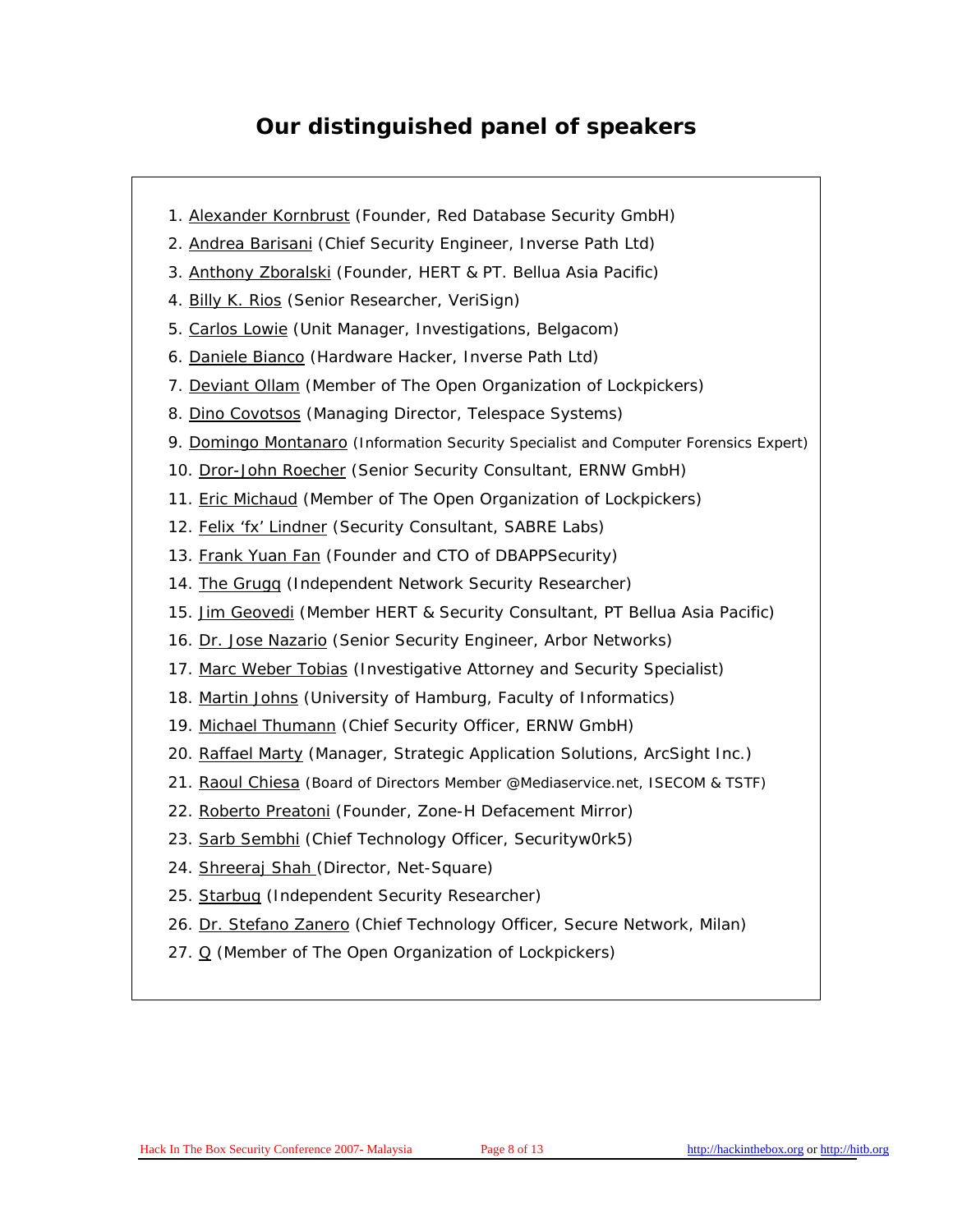### **AGENDA DAY 1**  *5TH SEPTEMBER 2007*

<span id="page-8-0"></span>

| 07.30 | <b>REGISTRATION</b>                                                                                                                                                                                 |                                                                                                                                                                                                                                         |  |
|-------|-----------------------------------------------------------------------------------------------------------------------------------------------------------------------------------------------------|-----------------------------------------------------------------------------------------------------------------------------------------------------------------------------------------------------------------------------------------|--|
| 08.50 | <b>Welcome Address by MCMC</b>                                                                                                                                                                      |                                                                                                                                                                                                                                         |  |
| 09.00 | <b>Keynote Address 1: TBA</b><br>Mark 'Phiber Optik' Abene, Former Member of LOD/MOD                                                                                                                |                                                                                                                                                                                                                                         |  |
| 10.00 | <b>Keynote Address 2: TBA</b><br>Emmanuel Goldstein, Founder, 2600 Magazine                                                                                                                         |                                                                                                                                                                                                                                         |  |
| 11:00 | <b>COFFEE BREAK</b>                                                                                                                                                                                 |                                                                                                                                                                                                                                         |  |
|       | <b>TRACKI</b>                                                                                                                                                                                       | <b>TRACK II</b>                                                                                                                                                                                                                         |  |
| 11:30 | <b>PLATINUM SPONSOR 1</b>                                                                                                                                                                           | <b>Injecting RDS-TMC Traffic</b><br><b>Information Signals - How to Freak</b><br>Out Your Sat Nav System<br>Andrea Barisani (Chief Security<br>Engineer, Inverse Path Ltd) and<br>Daniele Bianco (Hardware Hacker,<br>Inverse Path Ltd) |  |
| 12:30 | <b>LUNCH BREAK</b>                                                                                                                                                                                  |                                                                                                                                                                                                                                         |  |
| 13:15 | <b>Attacking Cisco Network</b><br><b>Admission Control - NAC@ACK</b><br>Michael Thumann (Chief Security<br>Officer, ERNW GmbH) and Dror-<br>John Roecher (Senior Security<br>Consultant, ERNW GmbH) | <b>PLATINUM SPONSOR 2</b>                                                                                                                                                                                                               |  |
| 14:15 | <b>Slipping Past The Firewall</b><br>Billy K. Rios (Senior Researcher,<br>VeriSign)                                                                                                                 | <b>TBA</b><br>Roberto Preatoni (Founder, Zone-H<br>Defacement Mirror)                                                                                                                                                                   |  |
| 15:15 | <b>Hacking the Bluetooth Stack for</b><br>Fun, Fame and Profit<br>Dino Covotsos (Managing Director,<br>Telespace Systems)                                                                           | <b>Telecommunication Fraud</b><br>Carlos Lowie (Unit Manager,<br>Investigations, Belgacom)                                                                                                                                              |  |
| 16:15 | <b>COFFEE BREAK</b>                                                                                                                                                                                 |                                                                                                                                                                                                                                         |  |
| 16:30 | <b>Illicit Trunking - A Guide to</b><br><b>Profitable VoIP Fraud</b><br>The Grugg (Independent Network<br><b>Security Specialist)</b>                                                               | <b>Advanced Web Application and</b><br><b>Database Threat Analysis with</b><br><b>MatriXay</b><br>Frank Yuan Fan (Founder and Chief<br>Technology Officer, DBAPPSecurity)                                                               |  |
| 17:30 | <b>TBA</b><br>Deviant Olam, Eric Michaud & Q<br>(Members of TOOL USA) and                                                                                                                           | <b>Googling for Malware and Bugs</b><br>Dr. Jose Nazario (Senior Security<br>Engineer, Arbor Networks)                                                                                                                                  |  |
| 18:30 | <b>TBA</b><br>Marc Weber Tobias (Investigative<br><b>Attorney and Security Specialist)</b>                                                                                                          | <b>Insider Threat Visualization</b><br>Raffael Marty (Manager, Strategic<br>Application Solutions @ ArcSight Inc.)                                                                                                                      |  |
| 19:30 | <b>END</b>                                                                                                                                                                                          |                                                                                                                                                                                                                                         |  |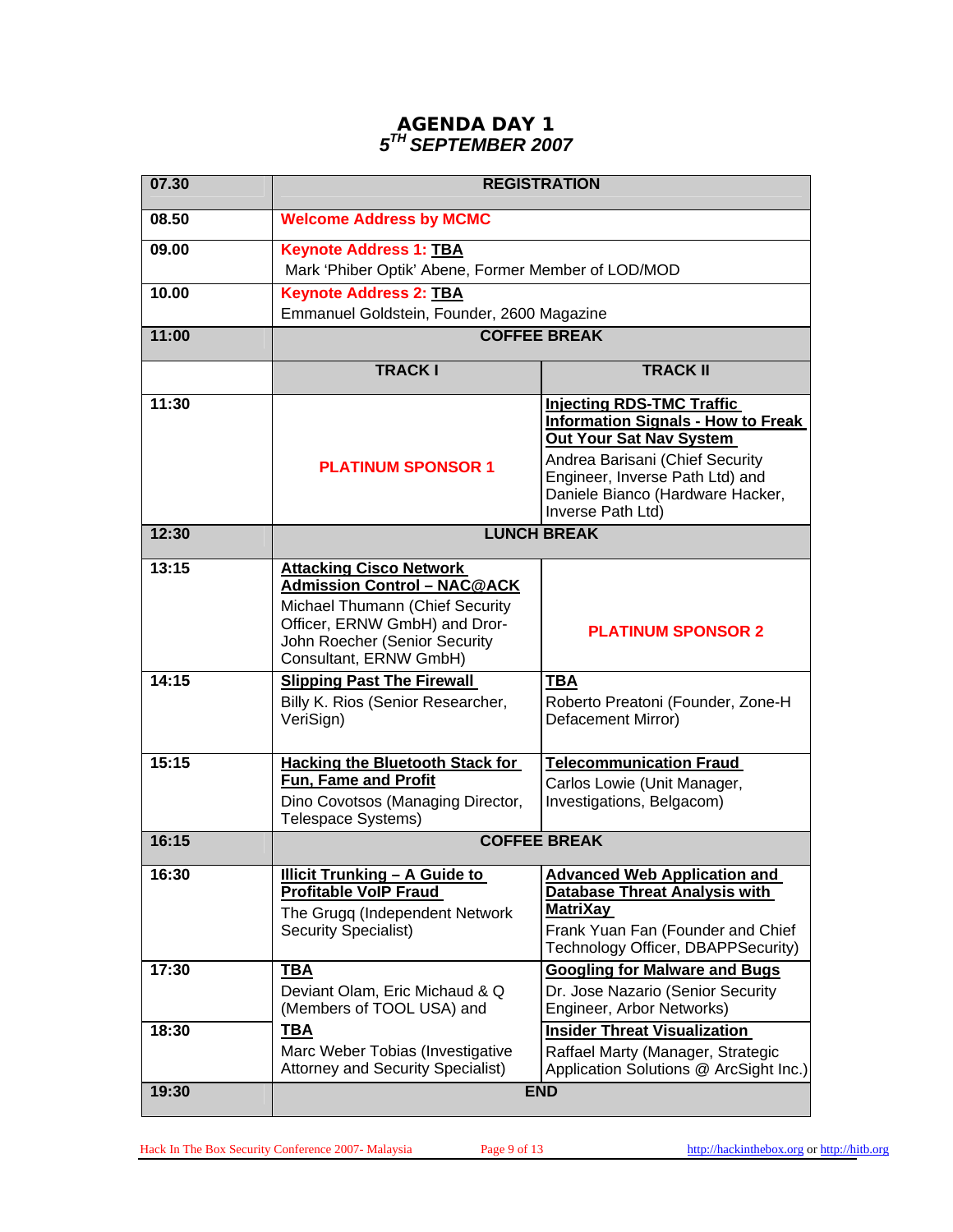### **AGENDA DAY 2**  *6TH SEPTEMBER 2007*

<span id="page-9-0"></span>

| 08.00 | <b>REGISTRATION</b>                                                                             |                                                                             |  |
|-------|-------------------------------------------------------------------------------------------------|-----------------------------------------------------------------------------|--|
| 09.00 | <b>Keynote Address 3: TBA</b>                                                                   |                                                                             |  |
|       | Lance Spitzner, Founder, Honeynet Project                                                       |                                                                             |  |
| 10.00 | <b>Keynote Address 4: TBA</b>                                                                   |                                                                             |  |
|       | Mikko Hypponen, Chief Research Officer, F-Secure Corp.                                          |                                                                             |  |
| 11:00 | <b>COFFEE BREAK</b>                                                                             |                                                                             |  |
|       | <b>TRACKI</b>                                                                                   | <b>TRACK II</b>                                                             |  |
| 11:30 |                                                                                                 | <b>Hacking SCADA - How to 0wn</b>                                           |  |
|       |                                                                                                 | <b>Critical National Infrastructure</b><br>Raoul Chiesa (Board of Directors |  |
|       | <b>PLATINUM SPONSOR 3</b>                                                                       | member @Mediaservice.net, ISECOM                                            |  |
|       |                                                                                                 | Group and TSTF)                                                             |  |
| 12:30 | <b>LUNCH BREAK</b>                                                                              |                                                                             |  |
| 13:15 | <b>Hacking Biometric Systems</b>                                                                |                                                                             |  |
|       | <b>Starbug (Independent Security</b><br>Researcher)                                             | <b>PLATINUM SPONSOR 4</b>                                                   |  |
| 14:15 | <b>Hacking Hardened and Secured</b>                                                             | <b>TBA</b>                                                                  |  |
|       | <b>Oracle Servers</b>                                                                           | Anthony Zboralski (Founder HERT &                                           |  |
|       | Alexander Kornbrust (Founder, Red                                                               | PT Bellua Asia Pacific) & Jim Geovedi                                       |  |
|       | Database Security GmbH)                                                                         | (Security Consultant, PT Bellua Asia<br>Pacific)                            |  |
| 15:15 | <b>Exploiting the Intranet With a</b>                                                           | <b>An End-to-End Analysis of Securing</b>                                   |  |
|       | <b>Webpage - Is JavaScript the New</b><br>Shellcode?                                            | <b>Networked CCTV Systems</b>                                               |  |
|       | Martin Johns (University of Hamburg,                                                            | Sarb Sembhi (Chief Technology<br>Officer, Securityw0rk5)                    |  |
|       | Faculty of Informatics)                                                                         |                                                                             |  |
| 16:15 | <b>COFFEE BREAK</b>                                                                             |                                                                             |  |
| 16:30 | <b>TBA</b>                                                                                      | 360° Anomaly Based Intrusion                                                |  |
|       | Felix 'fx' Lindner                                                                              | <b>Detection</b>                                                            |  |
|       | (Founder, SABRE Labs GmbH)                                                                      | Dr. Stefano Zanero (Politecnico di<br>Milano T.U.)                          |  |
| 17:30 | <b>TBA</b>                                                                                      | <b>The Computer Forensics Challenge</b>                                     |  |
|       | Shreeraj Shah (Director, Net-Square)                                                            | and Anti-Forensics Techniques<br>Domingo Montanaro (Information             |  |
|       |                                                                                                 | Security Specialist and Computer                                            |  |
|       |                                                                                                 | Forensics Expert)                                                           |  |
| 18:30 | <b>CLOSING ANNOUNCEMENT BY L33TDAWG + CTF PRIZE GIVING</b><br><b>CEREMONY + CHARITY AUCTION</b> |                                                                             |  |
| 19:30 | <b>END</b>                                                                                      |                                                                             |  |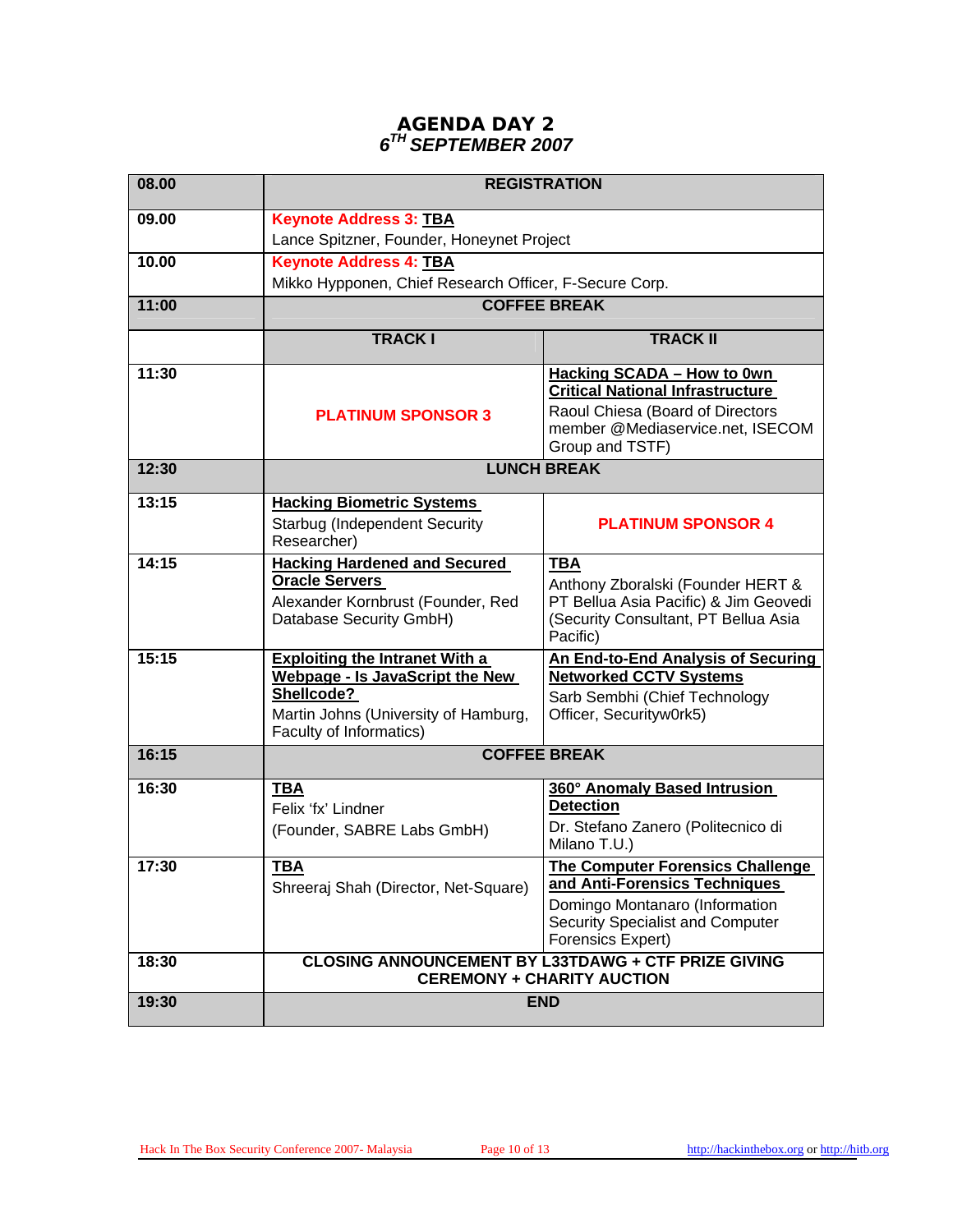## **Capture The Flag (CTF) 5th & 6th September**

<span id="page-10-0"></span>

#### **Overview**

This Capture the Flag will be the seventh CtF game to be held in Malaysia. This year, we're continuing the highly successful format we deployed over the last couple of years whereby each participating team will be given a server to defend, and at the same time launch penetrative attacks against the other teams.

Teams will be given identical pre-configured vmware image of a Gentoo Linux installation. There will be custom services running on the server. This services contain vulnerabilities, such as buffer overflows, format string and so on. The teams' objective is to analyze the services, find vulnerabilities and write exploits. As such, the following skills are needed:

- Reverse engineering
- Binary analysis
- Debugging
- Exploit writing



### **Prizes:**

 $1<sup>st</sup>$  Place – USD3,000  $2<sup>nd</sup>$  Place  $-$  USD2,000  $3<sup>rd</sup>$  Place – USD1,000

All prizes are sponsored by **[SCAN ASSOCIATES BHD](http://www.scan-associates.net/)**

## To register send your team name along with details of the 3 team members to [ctfinfo@hackinthebox.org](mailto:ctfinfo@hackinthebox.org)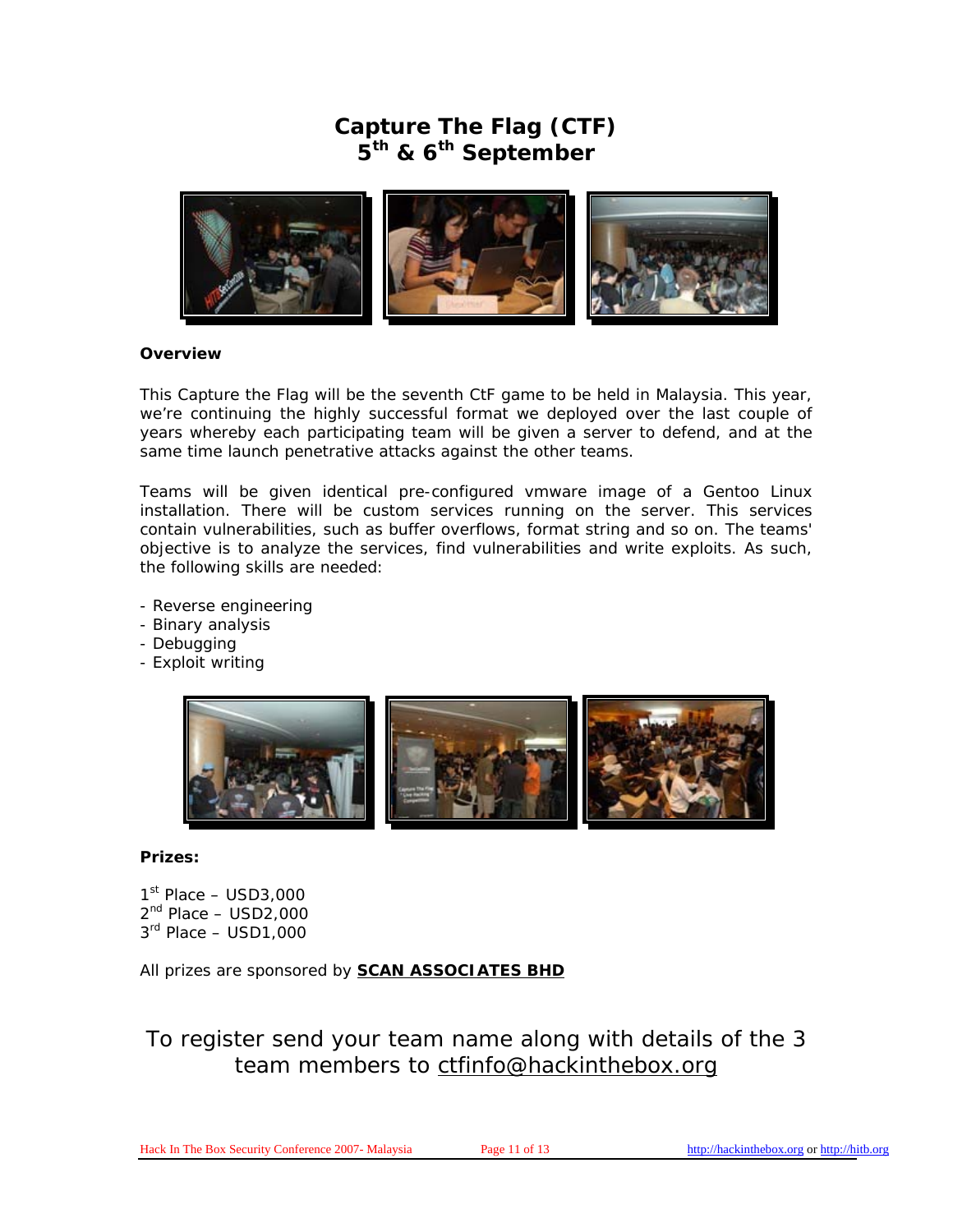### **Zone-H / HITB Hacking Challenge 5th & 6th September**

<span id="page-11-0"></span>

Zone-H in collaboration with the Hack in The Box crew will organize a 6-level webbased hack game in which individual participants will be challenged to try to beat the hack game in the shortest possible time. Based on the original game developed by Zone-H in 2005, there will be no need to bring your own exploits or your own laptop.

The hack game rules are fairly simple. There is a central server offering an online hack game which is developed along three different levels. The three levels are of increasing difficulty, all of them can be beaten just using a simple web browser so there will be no need to bring your own exploits or your own laptop. Each participant has a limited amount of time to beat all three levels; upon completion of each level a separate scoring mechanism will assign to the participant some points based on a time-mission scheme.